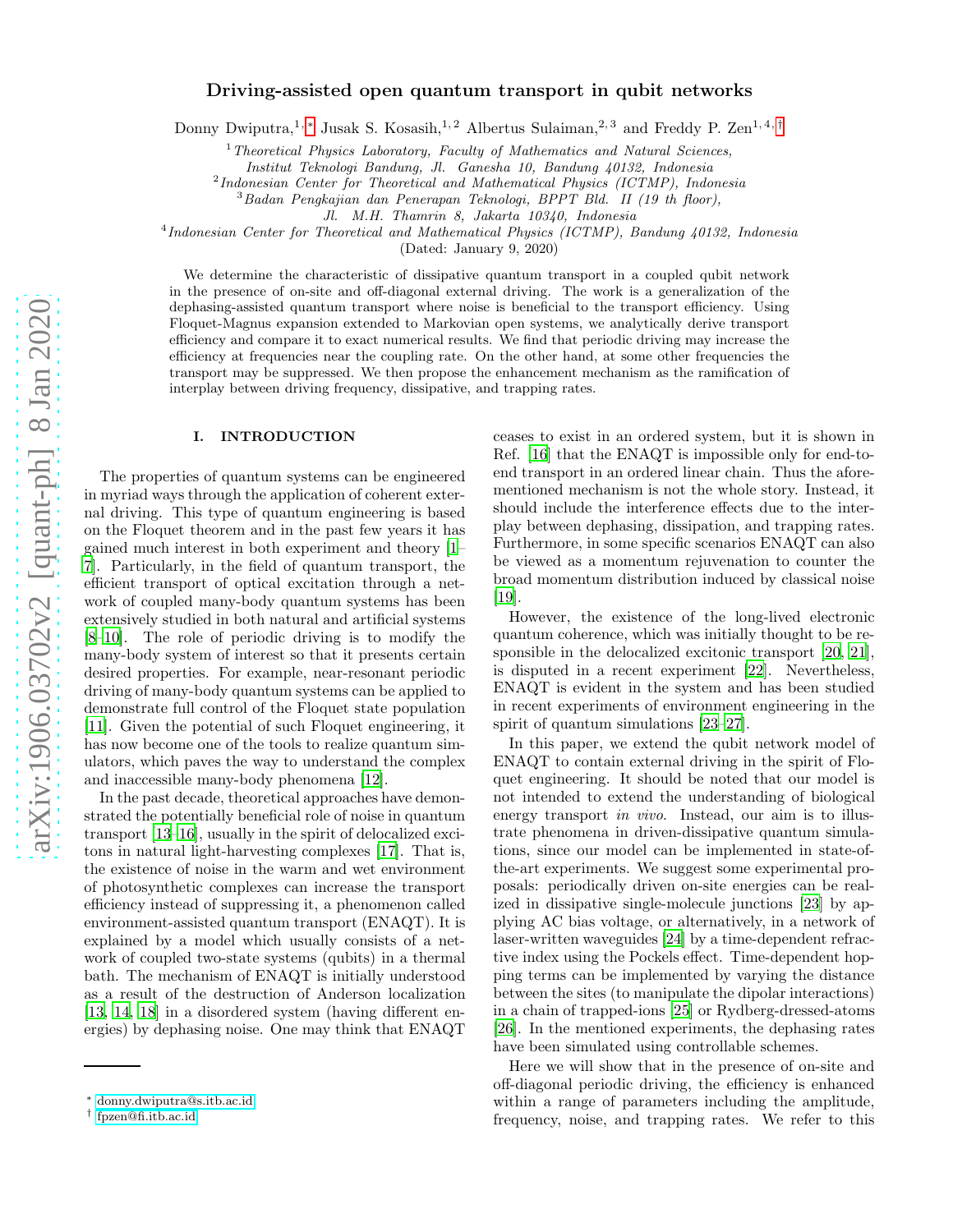phenomenon as driving-assisted open quantum transport (DAOQT), while in another regime, the driving plays a detrimental role for the efficiency. To this end, we solve the problem analytically, by utilizing an extension of the Floquet theorem to open systems in the Lindblad picture, as well as numerically. To find the transport efficiency, we find the approximate time-independent Markovian generator using Magnus expansion. The analytical results are compared to exact numerical results.

## II. MODELS

#### A. On-Site Driving

We consider a network of  $N$  coupled qubit sites that may support excitations and are subject to an external driving. First, we consider on-site periodic driving (see Fig. [1\)](#page-1-0) with a period  $T = 2\pi/\Omega$ . In a tight-binding approximation, the Hamiltonian is

$$
H(t) = \sum_{k=1}^{N} \left(\omega_k + \Delta_k \cos(\Omega t)\right) \sigma_k^+ \sigma_k^- + \sum_{k < l} \nu_{k,l} \left(\sigma_k^+ \sigma_l^- + \text{H.c.}\right),\tag{1}
$$

where  $\sigma_k^+(\sigma_k^-)$  are the raising (lowering) operators for site k,  $w_k$  is the site excitation energy,  $\Delta_k$  is the magnitude of on-site driving, and  $v_{k,l}$  is the hopping rate between the sites  $k$  and  $l$  whose values determine the topology of the network. Note that we have set  $\hbar = 1$ . Here we consider the one-exciton manifold, which is reasonable for low energy systems such as the light-harvesting complexes [\[20](#page-8-12), [22](#page-8-14)]. In a one-exciton manifold one replaces the lowering operator  $\sigma_k^- \to |0\rangle\langle k|$ , which is a projection operator from a localized excitation at site  $k$  to the vacuum  $|0\rangle$ . In this manner, the Hamiltonian reads

$$
H(t) = \sum_{k=1}^{N} \left( \omega_k + \Delta_k \cos(\Omega t) \right) |k\rangle \langle k|
$$

$$
+ \sum_{k < l} \nu_{k,l} \left( |k\rangle \langle l| + \text{H.c.} \right). \tag{2}
$$

Our model without the driving term is comparable to those in Refs. [\[13](#page-8-6), [16\]](#page-8-7).

To study the transport efficiency mediated by the Hamiltonian, we introduce environmental effects modeled by two distinct types of Markovian noise processes of Lindblad type [\[28,](#page-8-20) [29](#page-8-21)]. The first is a dissipative process at a rate  $\mu_k$  that reduces the exciton population, which is described by the super-operator

$$
\mathcal{D}_{\text{diss}} \,\rho = \sum_{k=1}^{N} \mu_k \Big[ -\{ |k\rangle\langle k|, \rho \} + 2 |0\rangle\langle k| \rho |k\rangle\langle 0| \Big], \quad (3)
$$

where  $\{\cdot,\cdot\}$  is an anti-commutator. The second is population-conserving dephasing process (phase randomization due to vibrational modes of phonon bath) at a

<span id="page-1-0"></span>FIG. 1. (Color online) Illustration of the network of qubits forming a linear chain. All sites are subject to dissipation and dephasing noises. On-site driving is applied to site 1 and off-diagonal driving is applied to all the couplings. Excitation initiates at site 2. The N-th site is irreversibly connected to a trap site.

rate  $\gamma_k$ ,

$$
\mathcal{D}_{\text{deph}} \,\rho = \sum_{k=1}^{N} \gamma_k \Big[ -\{ |k\rangle \langle k|, \rho \} + 2 |k\rangle \langle k| \rho |k\rangle \langle k| \Big]. \tag{4}
$$

In the microscopic derivation, one derives the Born-Markov approximation using a specific spectral density (for instance in Ref. [\[18\]](#page-8-10)) to get the master equation. The information about the bath temperature is contained in  $\gamma_k$ . To calculate the transport efficiency, we connect the site m to a trap site, denoted by  $|N+1\rangle$ , at a rate  $\kappa$ . The excitation is transferred irreversibly from site m to  $N+1$ , which is also described by a super-operator,

$$
\mathcal{D}_{\text{trap}} \rho = \kappa \Big[ -\{ |m\rangle\langle m|, \rho \} + 2|N+1\rangle\langle m|\rho|m\rangle\langle N+1| \Big]. \tag{5}
$$

The Hilbert space  $\mathcal H$  is extended to contain the trap and the vacuum states:

$$
\mathcal{H} = \mathcal{H}_{\text{sites}} + \mathcal{H}_{\text{trap}} + \mathcal{H}_0. \tag{6}
$$

Hence, the complete equation of motion is

<span id="page-1-2"></span>
$$
\dot{\rho}(t) = \mathcal{L}(t)\rho(t) = -i[H(t), \rho(t)] + \sum_{i} \mathcal{D}_i \rho(t) \tag{7}
$$

where  $i = \{$ diss, deph, trap}. Note that the Liouvillian  $\mathcal{L}$ is time-dependent. The transport efficiency  $\eta$  is defined as the long-time population of the trap site,

<span id="page-1-1"></span>
$$
\eta = \lim_{t \to \infty} p_{N+1}(t). \tag{8}
$$

Likewise, the loss-probability is the long-time evolution of vacuum population  $p_0(t)$ . The completeness of H demands that  $\sum_{n=0}^{N+1} p_n(t) = 1$  for all  $t \ge 0$  and this may be used to check the consistency of later calculations.

#### B. Off-Diagonal Driving

The second interesting case is when the coupling rates vary in time. For example, in a network of trapped ions the coupling may be varied by altering the distance between the ions. The Hamiltonian is

$$
H(t) = \sum_{k=1}^{N} \omega_k \sigma_k^+ \sigma_k^- + \sum_{k < l} \nu_{k,l}
$$

$$
\times \left(1 + f_{k,l} \cos(\Omega t)\right) \left(\sigma_k^+ \sigma_l^- + \text{H.c.}\right). \tag{9}
$$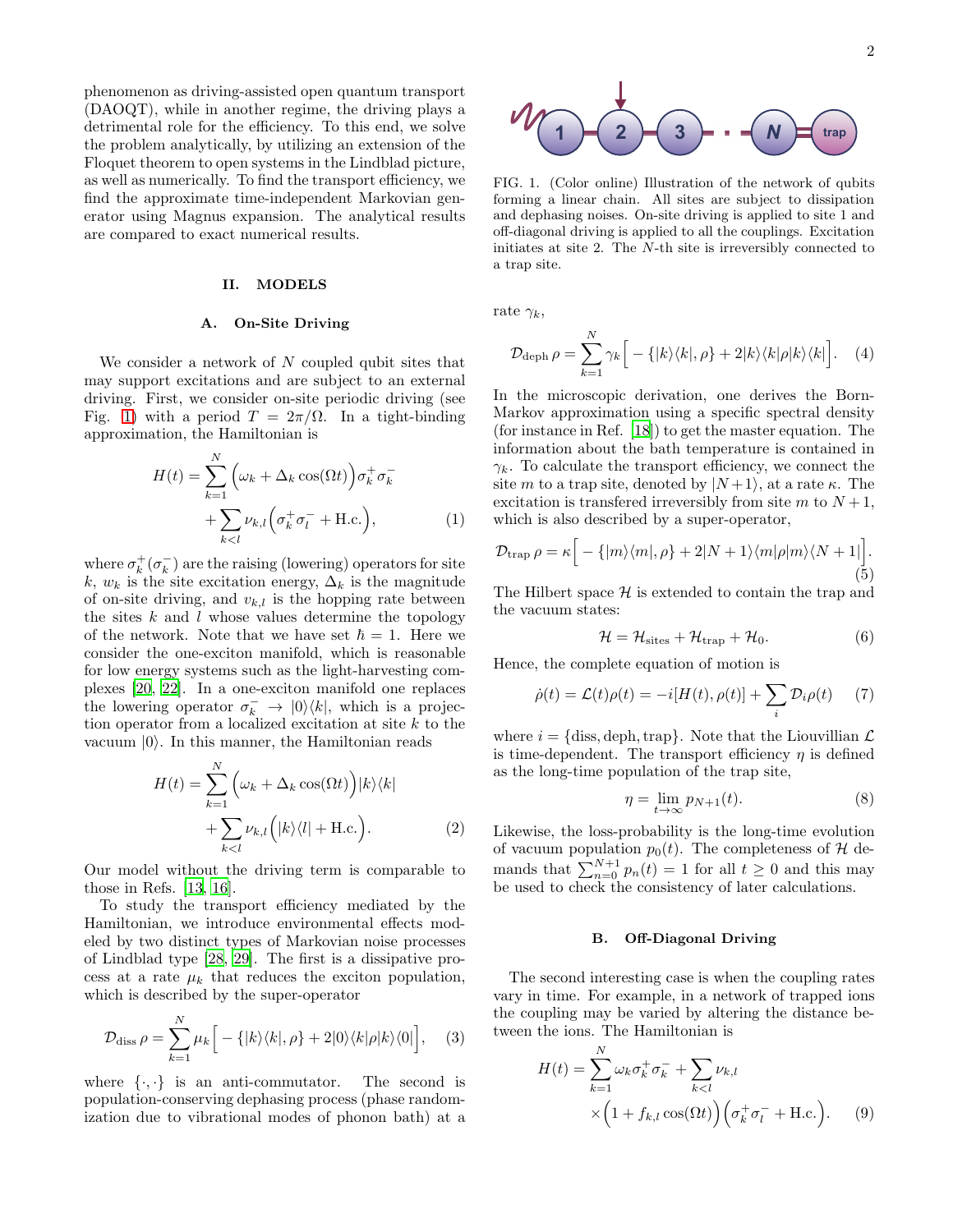The dissipators are the same as in the on-site driving case.

Our study will focus on how periodic driving affects the transport efficiency in a linear qubit network. Here we take a common coupling  $\nu_{k,l} = \nu \delta_{k+1,l}$  and set it as our energy scale. To find out the parameter region in which the driving increases the transport, we analytically calculate the efficiency in the case of a localized initial excitation. We compare the analytical calculations to exact numerical results in specific parameter values.

## III. THE FLOQUET-MAGNUS-MARKOV EXPANSION

To analytically obtain the efficiency  $\eta$  we need to find the asymptotic solution  $\rho(\infty)$  for the corresponding master equation. In principle, one could do this by calculating  $\rho(\infty) = \lim_{t \to \infty} \mathcal{T} \exp\left(\int_0^t \mathrm{d}\tau \, \mathcal{L}(\tau)\right) \rho(0)$  where  $\mathcal{T}$  is the time-ordering product, but this approach is computationally cumbersome even for a small system. Instead, we solve the following steady-state equation: [\[16](#page-8-7)],

<span id="page-2-2"></span>
$$
\mathcal{L}^{\epsilon}\rho(\infty) = \lim_{\epsilon \to 0} \epsilon \rho(0), \tag{10}
$$

using Gaussian elimination to find  $\eta$ , defined in Eq. [\(8\)](#page-1-1). Here  $\mathcal{L}^{\epsilon}\rho = \mathcal{L}\rho + \epsilon p_{N+1}|N+1\rangle\langle N+1|$ . This is the situation where  $\rho(0)$  is being injected at rate  $\epsilon$ , and the limit is used to avoid trivial solutions. An intricacy arises because in our case the superoperator  $\mathcal L$  depends explicitly on time, and at  $t \to \infty$  the value is indefinite in the presence of periodic driving. We then consider the stroboscopic evolution using the Floquet theorem, but in our case it should be extended for open systems described by time-periodic Linblad master equations.

We adopt the method in Ref. [\[7](#page-8-1)] which we refer to as Floquet-Magnus-Markov (FMM) expansion. We begin with a time-dependent Markovian master equation,

$$
\dot{\rho}(t) = \mathcal{L}(t)\rho(t). \tag{11}
$$

We can formally write the solution as

$$
\rho(t_f) = \mathcal{V}(t_f, t_i) \rho(t_i) \tag{12}
$$

where the propagator  $V(t_f, t_i)$  satisfies the divisibility condition,  $V(t_f, t_i) = V(t_f, t_0)V(t_0, t_i)$ , and takes the form of  $V(t_f, t_i) = e^{\mathcal{L}(t_f)\delta t_f} \dots e^{\mathcal{L}(t_k)\delta t_k} \dots e^{\mathcal{L}(t_i)\delta t_i}$ . Recall that if  $\mathcal{L}(t)$  is time periodic, the propagator is also periodic,

$$
\mathcal{V}(t_f, t_i) = \mathcal{V}(t_f + T, t_i + T), \tag{13}
$$

and depends only on  $t_f - t_i$ . In the Floquet picture, any periodic evolution operator can be decomposed into two parts: one contains the time-independent effective Floquet Liouvillian  $\mathcal{L}_{\mathrm{F}}[t]$  which is a functional of a starting time t, and another is the periodic micromotion of the driven system. Thus we can divide the propagator into

three parts containing the Floquet Liouvillian in the middle, and the micromotions to account for the evolution before and after the Floquet part,

<span id="page-2-0"></span>
$$
\mathcal{V}(t_f, t_i) = \mathcal{V}(t_f, t_0 + nT)\mathcal{V}(t_0 + nT, t_0)\mathcal{V}(t_0, t_1)
$$
  
\n
$$
= \mathcal{V}(t_f, t_0 + nT)e^{n\mathcal{L}_{\mathcal{F}}[t_0]T}\mathcal{V}(t_0, t_i)
$$
  
\n
$$
= \mathcal{V}(t_f, t_0 + nT)e^{-\mathcal{L}_{\mathcal{F}}[t_0]\delta t_f}e^{-\mathcal{L}_{\mathcal{F}}[t_0](t_f - t_i)}
$$
  
\n
$$
\times e^{\mathcal{L}_{\mathcal{F}}[t_0]\delta t_i}\mathcal{V}(t_0, t_i)
$$
  
\n
$$
= \mathcal{K}(\delta t_f)e^{\mathcal{L}_{\mathcal{F}}[t_0](t_f - t_i)}\mathcal{J}(\delta t_i), \qquad (14)
$$

where  $\mathcal{K}(t) = \mathcal{V}(t_0 + t, t_0) e^{-\mathcal{L}_F[t_0]t}$  and  $\mathcal{J}(t) =$  $e^{\mathcal{L}_{\text{F}}[t_0]t}\mathcal{V}(t_0,t_0+t)$  are the "kick" superoperators describing the micromotions,  $\delta t_f = t_f - (t_0 + nT)$ , and  $\delta t_i = t_i - t_0$ . A different starting time  $t_0$  corresponds to a different  $V(t_0+T, t_0)$ . Without loss of generality, we set  $t_i = t_0 = 0$  and  $t_f = t$ , resulting in  $\mathcal{K}(\delta t_f) = \mathcal{K}(t - nT)$ and  $\mathcal{J}(\delta t_i) = 1$ . From now on, we simply refer to  $\mathcal{L}_{\text{F}}[t_0]$ as  $\mathcal{L}_F$ . Thus the propagator in Eq. [\(14\)](#page-2-0) becomes

<span id="page-2-1"></span>
$$
\mathcal{V}(t,0) = \mathcal{K}(t - nT)e^{\mathcal{L}_{\mathbf{F}}t}.
$$
 (15)

Now we can describe the dynamics of the driven open system stroboscopically. However, this method is generally available only at high driving frequency  $\Omega$ . In the calculation of transport efficiency  $\eta$ , one is interested in the asymptotic solution,  $t \to \infty$ , so that the micromo-tion Eq. [\(15\)](#page-2-1) is negligible,  $\mathcal{K}(t-nT) \approx 1$ . Hence, for the asymptotic dynamics in Eq. [\(10\)](#page-2-2) we can replace  $\mathcal L$  with  $\mathcal{L}_{\mathrm{F}}$ .

Having the asymptotic dynamics governed by the Floquet Liouvillian  $\mathcal{L}_F$ , now we want to derive its approximate form. To this end, we use Magnus expansion [\[30](#page-8-22)] for  $\mathcal{L}_{\text{F}} = \mathcal{L}_{\text{F}}^{(0)} + \mathcal{L}_{\text{F}}^{(1)} + \mathcal{L}_{\text{F}}^{(2)} + \dots$  The first three terms are

$$
\mathcal{L}_{\mathrm{F}}^{(0)} = \frac{1}{T} \int_{0}^{T} dt \, \mathcal{L}(t),
$$
\n
$$
\mathcal{L}_{\mathrm{F}}^{(1)} = \frac{1}{2T} \int_{0}^{T} dt_{1} \int_{0}^{t_{1}} dt_{2} \, [\mathcal{L}(t_{1}), \mathcal{L}(t_{2})],
$$
\n
$$
\mathcal{L}_{\mathrm{F}}^{(2)} = \frac{1}{6T} \int_{0}^{T} dt_{1} \int_{0}^{t_{1}} dt_{2} \int_{0}^{t_{2}} dt_{3} \, ([\mathcal{L}(t_{1}), [\mathcal{L}(t_{2}), \mathcal{L}(t_{3})]] + [[\mathcal{L}(t_{1}), \mathcal{L}(t_{2})], \mathcal{L}(t_{3})] ). \tag{16}
$$

To apply this method, we cast the system Hamiltonian into the following form,

<span id="page-2-3"></span>
$$
H(t) = H_0 + H_1 F(t)
$$
 (17)

where  $F(t)$  is the time-dependent part of  $H(t)$ . In our case  $F(t) = \cos(\Omega t)$ . Using the FMM expansion, we work out the first three leading terms of  $\mathcal{L}_{\mathrm{F}}$ ,

<span id="page-2-4"></span>
$$
\mathcal{L}_{\mathcal{F}}^{(0)} \rho = -i[H_0, \rho] + \sum_{i} \mathcal{D}_i \rho,\tag{18}
$$

$$
\mathcal{L}_{\mathcal{F}}^{(1)} \rho = 0,\tag{19}
$$

and, after a tedious calculation, the second order is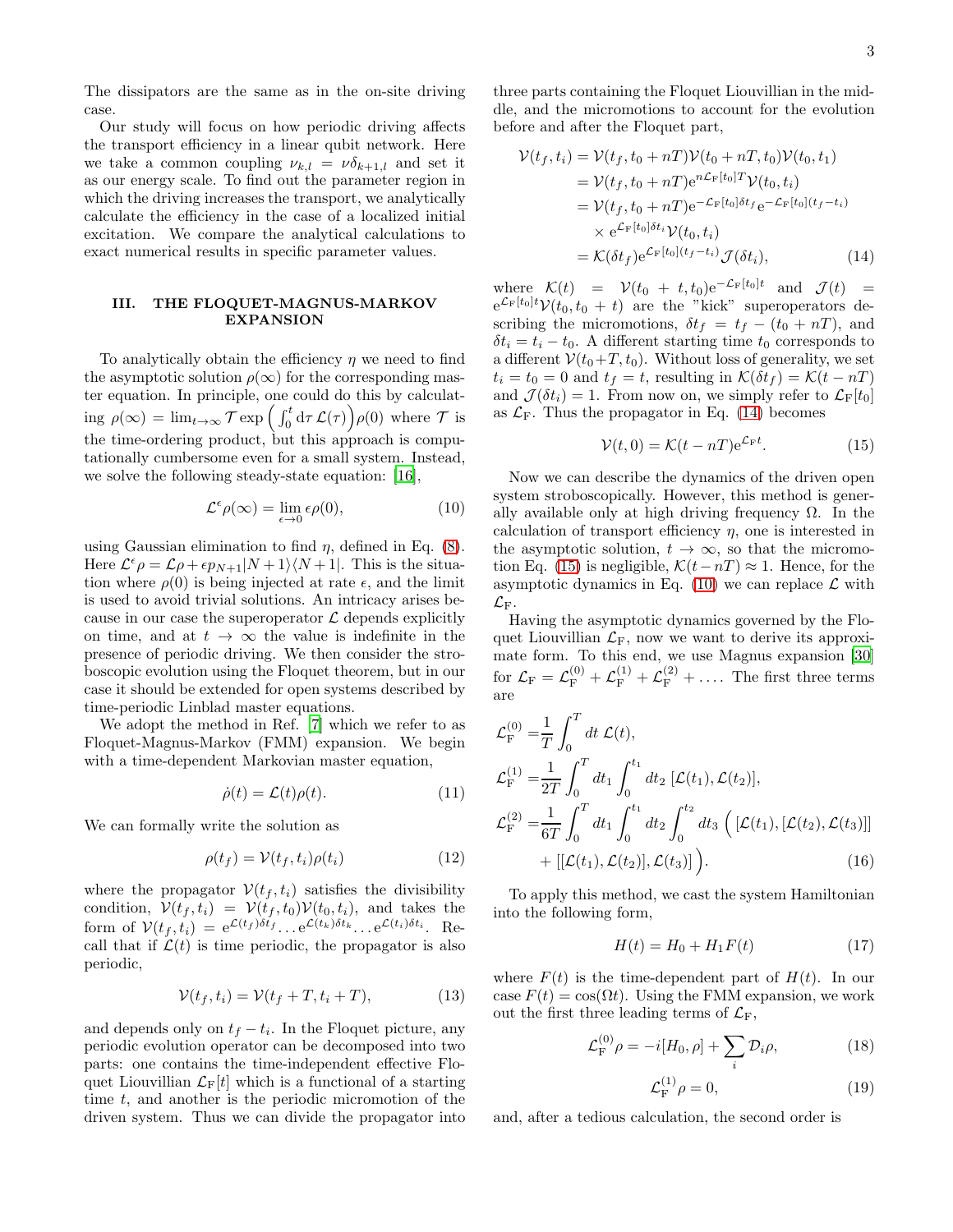<span id="page-3-0"></span>
$$
\mathcal{L}_{\rm F}^{(2)} \rho = -\frac{\mathrm{i}}{\Omega^2} [H_1, \sum_i \sum_j \mathcal{D}_i \mathcal{D}_j \rho] + \frac{2\mathrm{i}}{\Omega^2} \sum_i \mathcal{D}_i [H_1, \sum_j \mathcal{D}_j \rho] - \frac{\mathrm{i}}{\Omega^2} \sum_i \sum_j \mathcal{D}_i \mathcal{D}_j [H_1, \rho] + \frac{2}{\Omega^2} [H_0, [H_1, \sum_i \mathcal{D}_i \rho]]
$$
  

$$
- \frac{1}{\Omega^2} [H_1, [H_0, \sum_i \mathcal{D}_i \rho]] - \frac{1}{4\Omega^2} [H_1, [H_1, \sum_i \mathcal{D}_i \rho]] - \frac{1}{\Omega^2} [H_0, \sum_i \mathcal{D}_i [H_1, \rho]] - \frac{1}{\Omega^2} [H_1, \sum_i \mathcal{D}_i [H_0, \rho]]
$$
  

$$
+ \frac{1}{2\Omega^2} [H_1, \sum_i \mathcal{D}_i [H_1, \rho]] - \frac{1}{\Omega^2} \sum_i \mathcal{D}_i [H_0, [H_1, \rho]] + \frac{2}{\Omega^2} \sum_i \mathcal{D}_i [H_1, [H_0, \rho]] - \frac{1}{4\Omega^2} \sum_i \mathcal{D}_i [H_1, [H_1, \rho]], (20)
$$

Г

and  $\mathcal{L}_{\rm F} = \mathcal{L}_{\rm F}^{(0)} + \mathcal{L}_{\rm F}^{(1)} + \mathcal{L}_{\rm F}^{(2)} + O(1/\Omega^3)$ . In this paper, we work in the fast driving regime  $\Omega > \nu_{k,l}$ , in which the analytical FMM expansion is plausible. However, in the next section we show that maximum efficiency enhancement is achieved at  $\Omega$  slower but near the coupling rate  $\nu_{k,l}$ .

It should be noted that Eq. [\(20\)](#page-3-0) is not in Lindblad form and thus the FMM expansion is not completely positive (CP). Instead, only the zeroth order is CP, and the rest is only approximately CP as one considers finite expansion terms.

Numerical results are done by calculation of the exact dynamics using master equation solver in the QuTiP package [\[31\]](#page-8-23).

## IV. RESULTS AND DISCUSSION

In order to obtain results which are not blurred by the network complexity, we consider a short linear chain where  $N = 3$  and the rates  $\mu, \gamma$  are equal on all sites. It is shown in Ref. [\[16\]](#page-8-7) that ENAQT persists in an ordered system, in contrast to previous studies [\[13](#page-8-6), [14,](#page-8-9) [18\]](#page-8-10) where previously it was thought that the ENAQT would be possible only in a disordered system due to interplay between Anderson localization [\[32\]](#page-8-24) and dephasing noise. In fact, in an ordered system, the only case where ENAQT is impossible is in end-to-end transport. To this end, we consider an ordered system in which we renormalize  $\omega_k = 0$ . The renormalization does not break the validity of the local master equation Eq. [\(7\)](#page-1-2) as long as  $\omega \gg \nu$ [\[33\]](#page-8-25). The excitation initiates at site  $i = 2$ ,  $\rho(0) = |2\rangle\langle 2|$ , and the trap is connected to site  $m = 3$ .

## A. On-Site Driving

We begin with a brief analysis of the transport where the periodic driving is applied equally on all the sites,  $\Delta_k(t) = \Delta$ . In this case there is no enhancement to  $\eta$ and, in fact, there is no effect to the transport at all. One can check in an ordered system that  $\eta$  is independent of  $\omega$ ; see Eq. [\(23\)](#page-3-1). Thus a homogenous driving has no effect to  $\eta$  since it keeps the system ordered in a rotating frame. Here we set  $\Delta_k$  nonzero only for site  $k = 1$ .

In the following we will apply the FMM expansion to find  $\eta$  via the infinite-time stroboscopic evolution. To this end, we separate the time-dependence of the Hamiltonian

in the form of Eq. [\(17\)](#page-2-3), where

<span id="page-3-2"></span>
$$
H_0 = \nu \sum_{k
$$

and  $F(t) = \cos(\Omega t)$ . Inserting Eq. [\(21\)](#page-3-2) into Eqs. [\(18\)](#page-2-4)– [\(20\)](#page-3-0), one obtains a set of linear differential equations written in Appendix [A 1.](#page-7-0) Transport efficiency is obtained by solving Eq. [\(10\)](#page-2-2). The solution is found using Gaussian elimination, resulting in  $\eta$  in the form of a rational function,

<span id="page-3-3"></span>
$$
\eta = \kappa \nu^2 \frac{\sum\limits_{n=0}^{5} A_n(\nu, \gamma, \mu, \kappa, \Omega) \Delta^{2n}}{\sum\limits_{n=0}^{6} B_n(\nu, \gamma, \mu, \kappa, \Omega) \Delta^{2n}},
$$
(22)

with the coefficients  $A_n$  and  $B_n$  written in the Supplementary Material [link will be inserted by the publisher]. The solution without the presence of driving,  $\eta_0$ , is obtained by putting  $\Delta = 0$ , or equivalently by taking the limit  $\Omega \to \infty$  so that  $\cos(\Omega t)$  averages out to zero,

<span id="page-3-1"></span>
$$
\eta_0 = \kappa \nu^2 \frac{\alpha_2 \gamma^2 + \alpha_1 \gamma + \alpha_0}{\beta_3 \gamma^3 + \beta_2 \gamma^2 + \beta_1 \gamma + \beta_0} \tag{23}
$$

where

$$
\alpha_0 = (\kappa + 2\mu)(\nu^2 + 2\mu^2),\n\alpha_1 = 2\gamma[\mu(\kappa + 4\mu) + \nu^2],\n\alpha_2 = 4\mu,\n\beta_0 = [(\kappa + 2\mu)\nu^2 + \mu^2(\kappa + \mu)]\n\times[2m(\kappa + 2\mu)^2 + (\kappa + 4\mu)\nu^2],\n\beta_1 = 2[\mu^2(\kappa + \mu)(\kappa + 2\mu)(\kappa + 6\mu)\n\times[\kappa\mu + 48\mu^2]\nu^2 + (\kappa + 3\mu)\nu^4],\n\beta_2 = 4\mu[2\kappa\mu(\kappa + \mu) + 6\mu^2(\kappa + m) + 3\kappa\nu^2 + 4\mu\nu^2],\n\beta_3 = 8\mu^2(\kappa + \mu).
$$
\n(24)

This expression matches with the results in Refs. [\[13,](#page-8-6) [16\]](#page-8-7). ENAQT is defined as the difference between the maximum efficiency  $(\eta_{0\text{max}})$ , where the dephasing is optimum,  $\gamma_{\text{opt}}$ , and the efficiency without driving  $(\eta_0)$  [\[16\]](#page-8-7). The existence of  $\gamma_{\text{opt}}$  is possible whenever  $\partial \eta_0 / \partial \gamma = 0$ , which is dominantly occurring for small  $\mu$  and  $\kappa$  in the order of magnitude up to  $O(10^{-1}\nu)$ .

To understand the role of the driving to the transport, we first analyze  $\eta$  at certain values of  $\Delta$  and  $\Omega$ . We refer to the efficiency enhancement  $\eta - \eta_0$  due to driving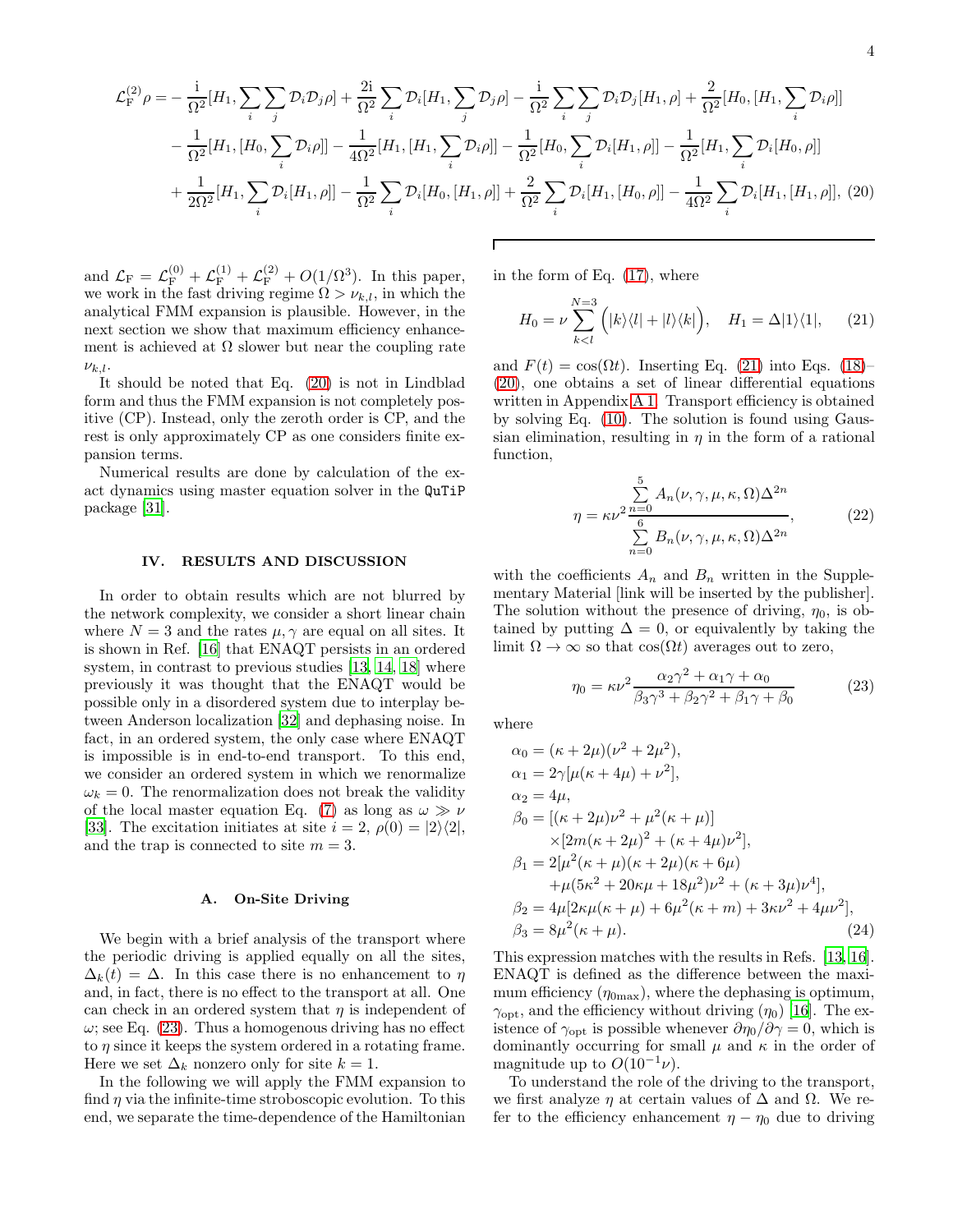

<span id="page-4-0"></span>FIG. 2. (Color online) Analytical characterization of efficiency of on-site DAOQT as a function of loss  $(\mu)$  and trapping (κ) rates in a  $N = 3$  system with  $\Delta = 2\nu$  and  $\gamma = 0$ (no dephasing). The efficiency  $\eta$  is computed using second order FMM expansion whose result is in Eq. [\(22\)](#page-3-3), and  $\eta_0$  is from Eq. [\(23\)](#page-3-1). (a) Efficiency for  $\Omega = 2\nu$  and (b) the corresponding DAOQT defined as the difference between  $\eta$  and  $\eta_0$ . The white area between the two dotted lines indicates the region where DAOQT is not possible (see text). (c) Efficiency for  $\Omega = 5\nu$  and (d) the corresponding DAOQT; here DAOQT occurs dominantly at a low  $\kappa$  regime, in contrast to the  $\Omega = 2\nu$  case.

as the DAOQT where  $\eta_0$  is the efficiency for  $\Delta = 0$  (or  $\Omega \to \infty$  when the driving averages out). Figures [2\(](#page-4-0)a) and [2\(](#page-4-0)c) shows  $\eta$  as a function of  $\mu$  and  $\kappa$  in the  $N=3$ chain with the trap site at one end, the driven site at the other end, and the initial site in the middle. As one may expect, in general high efficiency is achieved at small dissipation  $\mu/\nu$ . The symmetric triangle-like profile corresponding to high  $\eta$  in Figs. [2\(](#page-4-0)a) and 2(c) is characteristic for ENAQT in ordered systems [\[16](#page-8-7)]. Several limiting cases can immediately be obtained, regardless of the number of sites: (1) at  $\kappa \ll \mu$ , the excitation is easily lost before it is efficiently trapped, (2) at  $\kappa \gg \mu$ , the suppression of transport is due to the quantum Zeno effect, in which the coherence vanishes due to rapidly measurement done by the sink, (3) at  $\Delta > 0$  the triangle center is shifted away from  $\kappa = \sqrt{2\nu}$ . Thus the driving opens some regimes which were previously not available for an efficient transport.

The DAOQT is apparent in Figs.  $2(b)$  and  $2(d)$  where the white area below the dotted line indicates  $\eta - \eta_0 < 0$ (no enhancement). According to the FMM expansion, driving affects the transport as a second order process proportional to  $\Omega^{-2}$ ; see Eq. [\(20\)](#page-3-0). Thus we expect DAOQT to occur significantly at low  $\Omega/\nu$ . We first take  $\gamma = 0$  to isolate the effect from the enhancement due to ENAQT. For small dissipation rates, the transport regimes depend on the competition between  $\kappa$  and



<span id="page-4-1"></span>FIG. 3. (Color online) (a) Transport efficiency  $\eta$  as a function of driving frequency for  $\Delta = 2\nu$ ,  $\gamma = 0$ ,  $\mu = 0.1\nu$ , and  $\kappa =$  $0.8\nu$  [corresponds to high DAOQT region in Fig. [2\(](#page-4-0)a)]. The FMM approximation is accurate in high driving frequencies. DAOQT is maximized at  $\Omega = 0.746\nu$  with enhancement  $\Gamma =$ 8.14% and the global minimum is at  $\Omega = 1.56\nu$ . (b) Exact time evolution for trap site population with the parameters from (a),  $\Omega = 0$  is the case of static disorder,  $\Omega = 0.746\nu$ is the optimum, and  $\Omega = 30\nu$  is the high frequency limit. Effect of increasing dephasing  $\gamma$  (analytical) is shown in (c) for  $\Omega = 2\nu$ , where it contains negative enhancement for  $\gamma = 0$ , and (d)  $\Omega = 5\nu$ . The thinner line indicates higher value of  $\gamma$ .

 $\Delta\nu^2/\Omega^2$ . Positive DAOQT is achieved in  $\kappa$  regimes dependent of  $\Omega/\nu$ . In Fig. [2\(](#page-4-0)b), where  $\Omega = 2\nu$ , DAOQT occurs dominantly at the quantum Zeno regime with  $\kappa \gg \nu$ . In contrast, in Fig. [2\(](#page-4-0)d) DAOQT occurs dominantly at slow trapping rates, although the enhancement is small for sufficiently large  $\Omega/\nu$ .

In Fig. [3\(](#page-4-1)a), we compare the efficiency from exact numerical result and second order FMM expansion. The analytical calculation is accurate for high  $\Omega/\nu$  and captures the local maximum around  $\Omega = 2\nu$  although not exactly. At small  $\Omega/\nu$ , the FMM does not capture the interesting global maximum. The validity of second-order FMM expansion, according to  $\mathcal{L}_F^{(2)}$  $E_F^{(2)}$  in Eq. [\(20\)](#page-3-0), relies on the values of  $\kappa^2 \mu / \Omega^2 \nu$ ,  $\Delta \gamma \mu / \Omega^2 \nu$ , and such coefficients, being small [see Eq. [\(A1\)](#page-7-1) for on-site driving]. In shorttime evolution of  $\rho(t)$ , the approximation still mimics the exact dynamics stroboscopically, but for long-time evolution it may lead to a different steady state—although for the parameters in Fig.  $3(a)$  the difference is relatively small for  $\Omega/\nu \gtrsim 2$ . It is shown that the FMM expansion clearly deviates from the exact result for  $\Omega < \nu$ . Neverthe less, it reproduces the local peak at around  $\Omega = 2\nu$ . For frequencies larger than this the FMM method is reliable. The efficiency contour in Fig. [2](#page-4-0) takes the value of  $\Omega = 2\nu$ , which corresponds to the local maximum that is adequately reproduced by the FMM expansion, and  $\Omega = 5\nu$ , which falls in the range where the FMM method is reliable.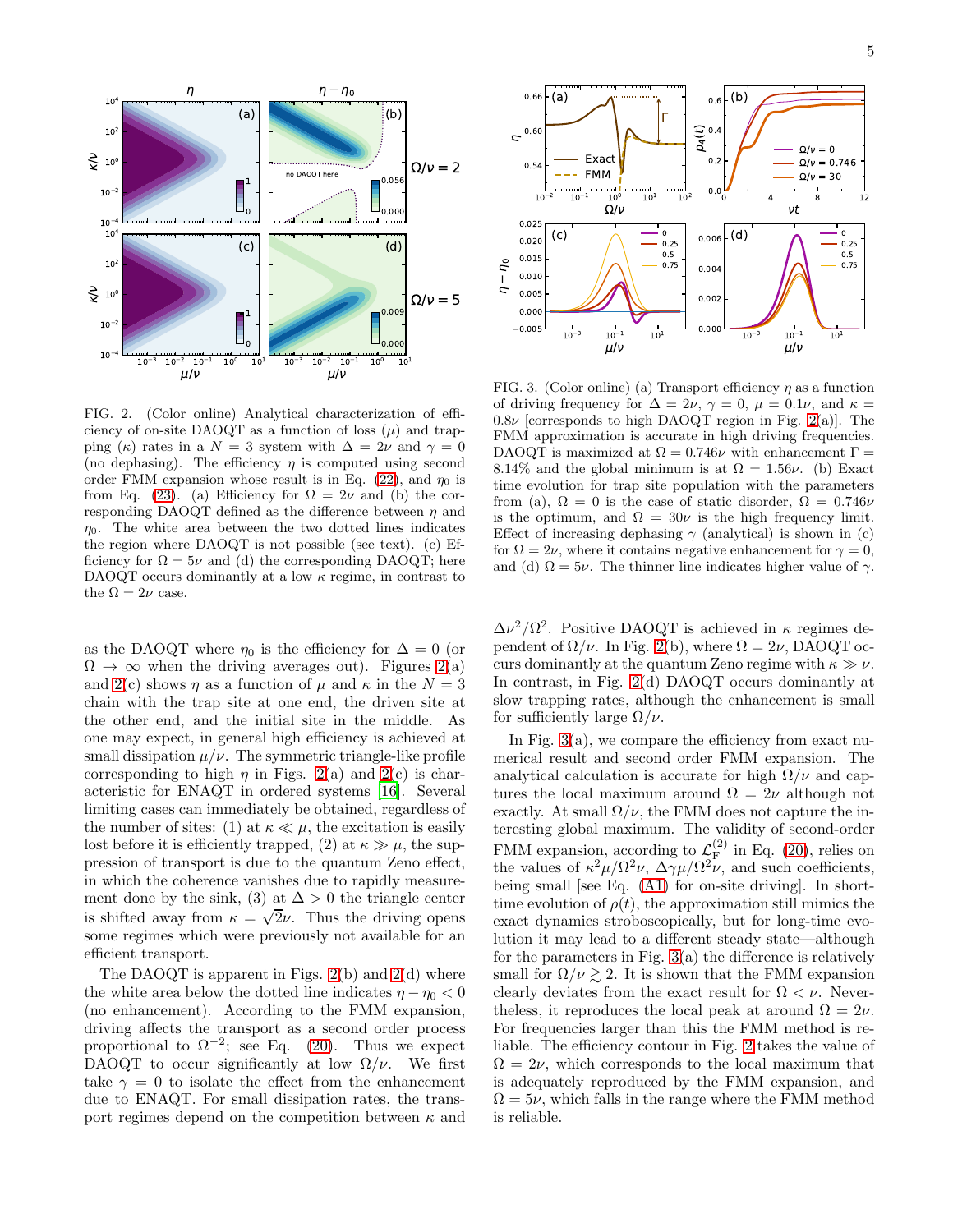

<span id="page-5-0"></span>FIG. 4. (Color online) Exact transport frequency as a function of driving amplitude with paramaters as in Fig. [3\(](#page-4-1)a). In the high amplitude limit,  $\eta$  converges to 0.73 and is limited by the static disordered case  $(\Omega/\nu = 0)$ . At nonzero driving frequencies, higher  $\Delta/\nu$  does not always guarantee higher efficiency than the static disordered chain.

Here, we define the maximum DAOQT as

$$
\Gamma(\gamma, \mu, \kappa, \Omega) = \eta_{\text{max}}(\gamma, \mu, \kappa, \Omega) - \lim_{\Omega \to \infty} \eta(\gamma, \mu, \kappa, \Omega). (25)
$$

where the maximizing frequency is  $\Omega_{\text{opt}}$ . The  $\Omega \to \infty$ case is when the driving is averaged out and the efficiency draws back to  $\eta_0$ . On the other hand,  $\eta(\Omega = 0)$  corresponds to the existence of a static disorder at site 1 though this is not always the case with different regimes of  $\mu$  and  $\kappa$ . The maximum efficiency  $\eta_{\text{max}}$  is larger than  $\eta(\Omega = 0)$ , indicating that the existence of driving may enhance the transport further than ENAQT in a disordered chain. On the other hand, we can observe that the driving does see a negative enhancement near  $\Omega = \nu$ .

The DAOQT is also interrelated with quantum coherence between the sites. Figure [3\(](#page-4-1)b) shows that in low frequencies  $(\Omega \langle \nu \rangle)$  the coherent evolution, indicated by wiggly lines in the population dynamics, in the trap site is suppressed, while in  $\Omega = 5\nu$  it is retained. In this case, the driving may have a detrimental effect on the coherence. Nevertheless, efficient transport due to dephasing noise (ENAQT) also destroys quantum coherence [\[13\]](#page-8-6). This is because coherence increases the time needed by the excitation to wander around the chain, resulting in less efficient transport.

In general the behavior of the driven system under a dephasing noise is similar to ENAQT for a disordered chain. DAOQT tend to arise for  $\gamma > 0$  if  $\mu$  and  $\kappa$  falls in the ENAQT regime. Onsite driving creates a dynamical disorder that is time periodic, combined together with  $\gamma$ , they suppress the Anderson localization and increases the directivity of the transport. The subtleties arise from the fact that the driving frequency  $\Omega$  may not always create a constructive interference when it competes with  $\mu$  and  $\kappa$ . In Fig. [3\(](#page-4-1)c)and 3(d), we compare the DAOQT as function of  $\mu$  in the presence of dephasing γ. Note that for  $\Omega = 2\nu$  and  $\gamma = \nu$  the transport is slightly suppressed for some values of  $\mu$ . For  $\Omega = 5\nu$ , where the DAOQT is comparatively small,  $\gamma > 0$  suppresses a transport.

However, in this case the difference is negligible and the driving already starts to average out.

The underlying mechanism of the on-site DAOQT lies at the formation of periodic dynamic disorder at the driven site. By periodically altering the energy level of that site, one can increase (or decrease) the directivity of the transport by controlling the interference effects at the sites. If the periodic driving can direct the excitation to site 3 (connected to the trap) at a right period such that the excitation remains at site 3 for a long time, there will be a gain in efficiency. The range of  $\Omega$  that brings the benefit is of course depends on the coupling, trapping, and dissipative rates. In general, the maximum enhancement  $\Gamma$  is found to be near  $\Omega = \nu$ . Note that the periodic driving of site energy may yield a higher efficiency enhancement than in the case of static disorder. This is because a static disorder cannot provide a dynamical control to alter the interplay between coherence and dissipation, i.e., to make the excitation stays longer at a site connected to the trap—this is the key mechanism of DAOQT. We term the elongation of a visit by the excitation "population congestion".

Figure [4](#page-5-0) shows the effect of driving strength to efficiency.  $\Omega = 0$  (dashed line) corresponds to static disorder, in comparison to the dynamic ones. At  $\Delta \gtrsim \nu$ , the driven transport (for  $\Omega = 2\nu$  and  $\Omega = 5\nu$ ) is more effecient than the static one. This shows that periodic driving enhances the transport even in the presence of static disorder, while, at large  $\Delta/\nu$ , the periodic driving is not beneficial to the transport compared to static disorder, and at  $\Delta > 100\nu$  the efficiency stops gaining as the site energy becomes too high for the excitation to enter. Note that the global minimum for  $\Omega = 2\nu$  exists because in the population congestion mechanism tends to direct the excitation to the wrong site, i.e., to site 1 instead of site 3, which is connected to the trap. Negative enhancement also occurs in Fig. [3\(](#page-4-1)a) for  $\Omega$  slightly larger than  $\nu$ . We will find again the negative enhancement in off-diagonal (coupling) driving with different congestion dynamics.

#### B. Off-Diagonal Driving

We implement a homogeneous driving,  $f_{k,l}(t) = f$ , to all the site couplings in  $N = 3$  ordered linear chain. The trap site is still connected to site 3, and the excitation also initiates at site 2. The corresponding Hamiltonian in the form of Eq. [\(17\)](#page-2-3) is

$$
H_0 = \frac{H_1}{f} = \nu \sum_{k (26)
$$

and  $F(t) = \cos(\Omega t)$ . The procedures are the same as in the on-site driving and the corresponding dynamical equations are written in Appendix [A 2.](#page-7-2) In the limits of  $f = 0$  or  $\Omega \to \infty$ , we also obtain  $\eta_0$  as in Eq. [\(23\)](#page-3-1).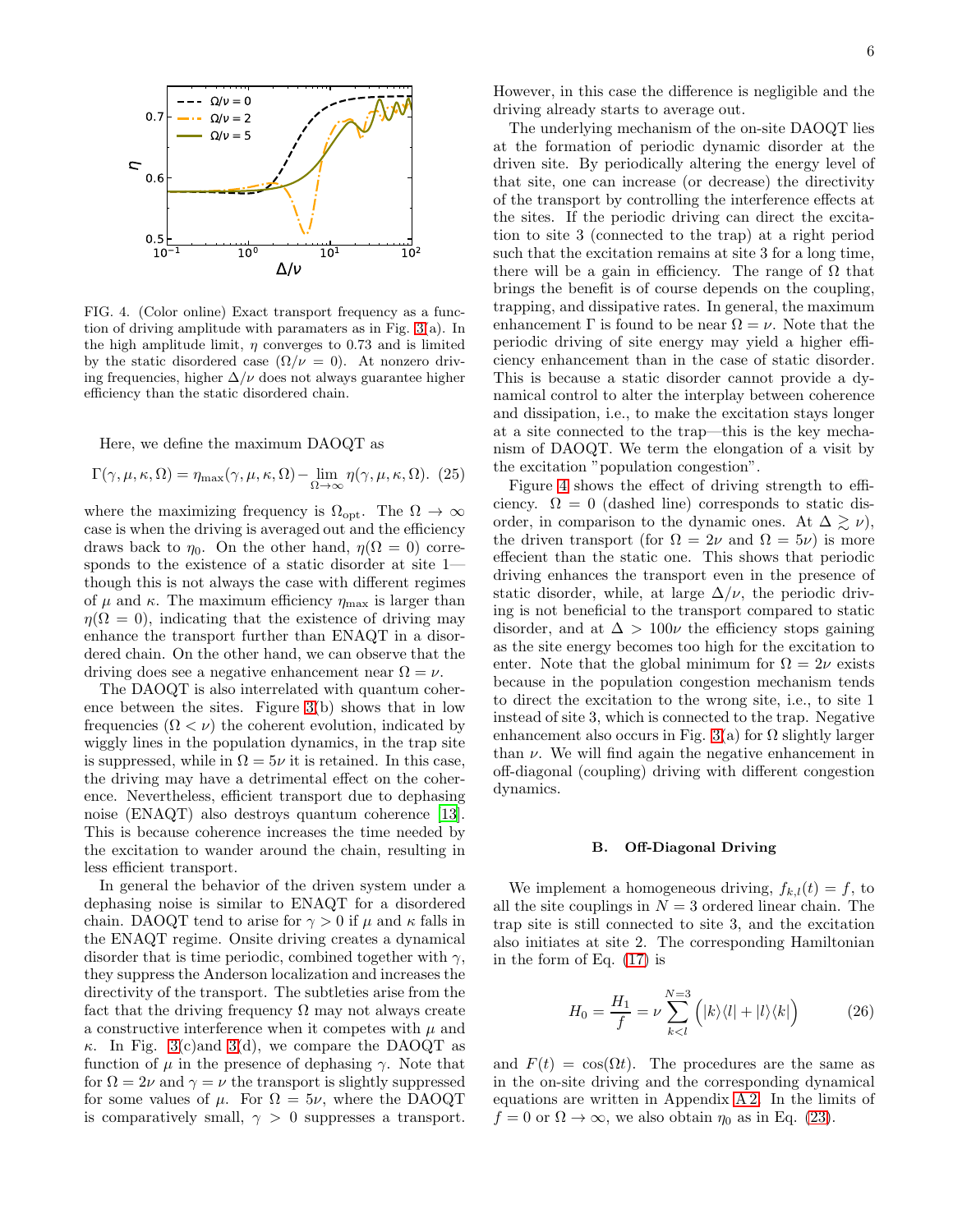

<span id="page-6-0"></span>FIG. 5. (Color online) Characterization of off-diagonal DAOQT. (a) The DAOQT for  $f = 1, \gamma = 0, \mu = 0.05\nu$ , and  $\kappa = 0.1\nu$  (slow trapping). Maximum DAOQT is at  $\Omega_{\text{opt}} = 2.8\nu$  with  $\Gamma = 8.25\%$  while the global minimum is at  $\Omega = 1.41\nu$  and  $\eta_0 = 0.33$ . (b) Same parameters as in (a) but with  $\kappa = 5\nu$  (fast trapping), here  $\eta_0 = 0.64$ . The behavior is totally different because there is no oscillating pattern such as in (a). The exact time evolution for trap site population is shown in (c) for the slow trapping and (d) fast trapping.

The off-diagonal DAOQT characteristics are shown in Fig. [5,](#page-6-0) where we plot  $\eta - \eta_0$  for slow and fast trapping in Figs. [5\(](#page-6-0)a) and [5\(](#page-6-0)b), respectively. Fast trapping is the case for  $\kappa$  in the quantum Zeno regime. Within this regime, DAOQT ceases to exist and  $\Omega = 0$  is the most efficient case for transport. Again, the FMM expansion is accurate only with large  $\Omega/\nu$  as we have discussed in on-site driving. However, in this case it does not capture the maxima as it does before. For  $f = 1$ ,  $\Omega = 0$  means that the coupling strength is doubled to  $2\nu$ . This doubling has little or no effect for the slow trapping but is prominent for the fast trapping due to the dominance of the incoherent population hopping over coherent oscillation. One can observe an interesting oscillation pattern with sharp peaks and troughs in Fig. [5\(](#page-6-0)a), which indicates that the system is sensitive to external driving only between  $\Omega = 10^{-1} \nu$  and  $3\nu$ . This is in contrast with the onsite driving in Fig.  $3(a)$  where the driving averages out smoothly. Here the driving appears to be suddenly averaged out after the global maximum in  $\Omega \approx 3\nu$ . We will discuss this pecular behavior when we point out the DAOQT mechanism for off-diagonal driving below.

Figures  $5(c)$  and  $5(d)$  show the time evolutions for the trap site corresponding to the slow and fast trapping, respectively. It appears at first sight that the sign of coherent oscillation (wiggly lines) exists even for fast trapping, whereas incoherent transport is expected due to the quantum Zeno effect. Instead, this is because the sites are periodically uncoupled—observe that, at  $t_n = (2n + 1)\pi/\Omega$  with  $n \in \mathbb{Z}$ ,  $H(t_n) = 0$ . At these times, the transport is governed only by dissipation and



<span id="page-6-1"></span>FIG. 6. (Color online) Exact population dynamics for initial site population,  $p_2(t)$  (thick lines), and site 3 population,  $p_3(t)$ (thin lines), with the frequencies  $(a)$ –(f) correspond to the interesting values in Fig. [5\(](#page-6-0)a) with the same parameters.

trapping, while the evolution is incoherent. This periodic freezing of the system turns out to be the key of the DAOQT mechanism for off-diagonal driving which we will explain below.

The DAOQT mechanism is different with the one in on-site driving case since in this case the driving does not create energy disorder. It is purely the interplay between periodic coupling and noise rates. We start with the undriven chain,  $\Omega = 0$ , where the sites coupling strength is effectively  $2\nu$ . The diagonalized Hamiltonian has eigenfrequencies of  $\lambda = \{0, \pm 2\sqrt{2\nu}\}\,$ , and correspondingly it can be seen in Fig.  $6(a)$  that the populations  $p_2$  and  $p_3$ oscillates with a period of  $\pi/2\sqrt{2}\nu$  up to an exponential decay with the rate  $2\mu$  for  $p_2$  and  $2(\mu + \kappa)$  for  $p_3$ . When the driving is nearly averaged out, Fig. [6\(](#page-6-1)f), the frequency sets back to  $\sqrt{2\nu}$ . These two cases portray the typical dynamics in ENAQT. Figures  $6(b)$ ,  $6(c)$ , and [6\(](#page-6-1)e) shows the dynamics when the system takes benefit from driving (the values of  $\Omega/\nu$  correspond to maxima of Fig.  $5(a)$ ). At these frequencies, it is apparent that the excitation is congested at site-3 and completely vanishes from site-2 (while the other half of the population is at site-1). The complete suppression of  $p_2$  indicates that at these frequencies the population congestion mechanism should give a maximum benefit to the transport, i.e., resulting in the local maxima. We can observe that, at the frequencies corresponding to local maxima, the popula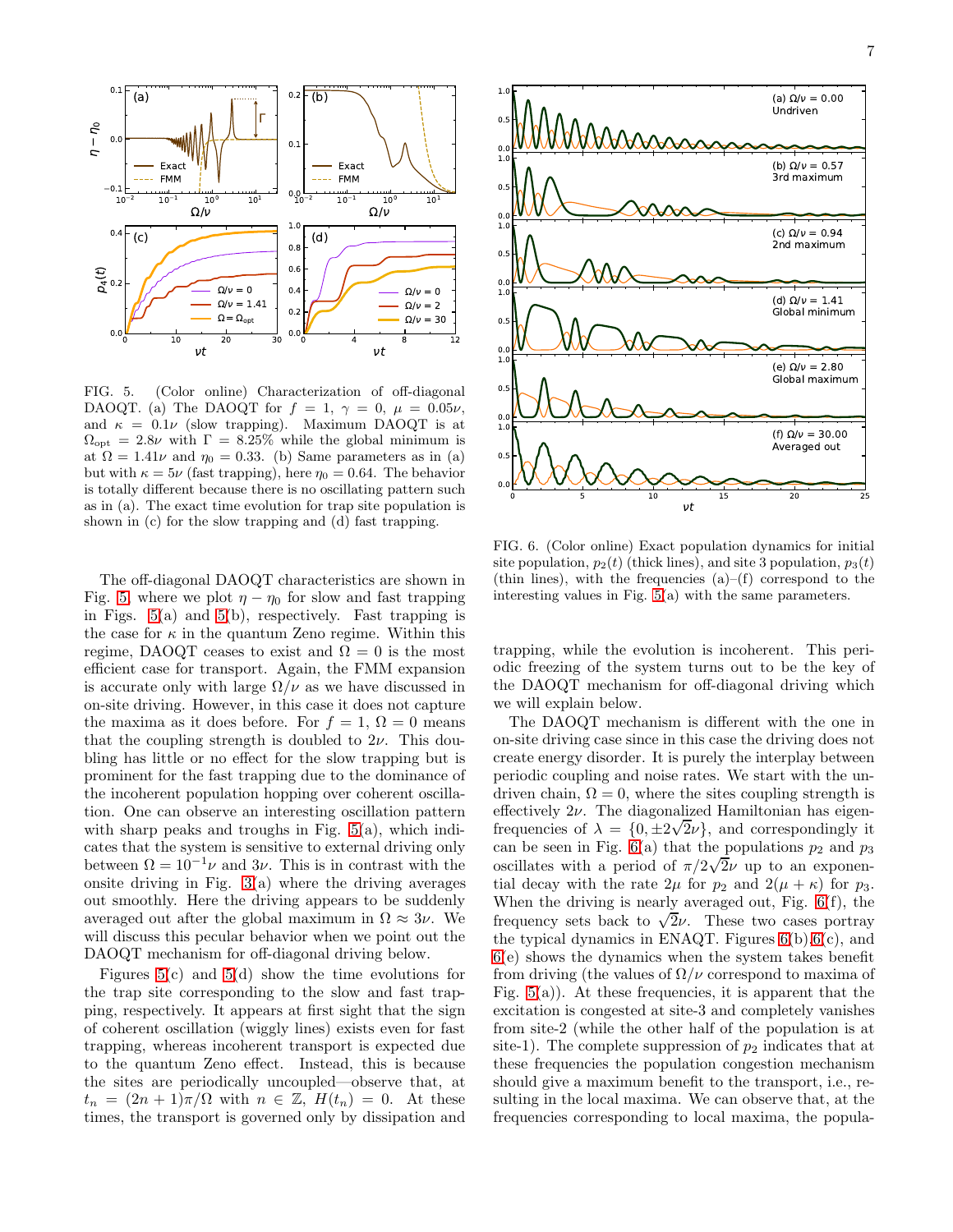tions evolve with a pattern: for the global maximum the population  $p_2(t)$  oscillates with one peak, for the second maximum with three peaks, and for the  $n + 1$ -th maximum with  $2n + 1$  peaks. The driven dynamics with one peak, Fig. [6\(](#page-6-1)e), gives the longest time possible for the excitation being in site 3, thus letting it be transferred to the trap at most. In contrast, in Fig. [6\(](#page-6-1)d) the driving is congesting the population at the wrong site, resulting in negative enhancement. The mentioned mechanism is responsible for the existence of the sharp peaks and the apparently sudden averaging of Fig. [5\(](#page-6-0)a). In fact, shortly after the global maximum,  $\Omega \gtrsim 2.8\nu$ , the driving is far from being averaged [compare Figs.  $6(e)$  and  $6(f)$ ]. It appears so because the minimum number of peaks in the population dynamics is already reached.

Numerical studies indicate that  $\mu$  and  $\gamma$  are not dominant in determining the position of the global maximum and the spacing between the peaks in Fig.  $6(a)$  although the oscillating pattern still terminates shortly after the global maximum. This applies for slow trapping rates. Meanwhile  $\mu$  does not affect the dynamics in the second order; see the corresponding dynamical equations in Appendix [A 2.](#page-7-2)

#### V. CONCLUSIONS

We have discussed the transport characteristics of an exciton in a dissipative qubit network under on-site and off-diagonal periodic drivings. As a clear example, we have considered a linear ordered chain with  $N = 3$  consisting of an initial site, a driven site and a trap-connected site at opposite sides of the chain. We have shown that external periodic driving may increase the transport efficiency at driving frequencies near the coupling rate for on-site and off-diagonal driving. The maximum enhancement of on-site DAOQT occurs at frequencies  $\Omega$  just below  $\nu$ . However, at other dissipative and trapping rates  $(\mu \text{ and } \kappa)$  we find that there is no enhancement since the static disorder case has the highest efficiency. On the contrary, at  $\Omega \gtrsim \nu$  the efficiency may be suppressed lower than the undriven case.

In general, the on-site driving opens the regimes which are previously not available for efficient transport. In the presence of off-diagonal driving, we found that the DAOQT shows an oscillatory pattern at low trapping rates and ceases to exist at high trapping rates due to the quantum Zeno effect. We proposed the DAOQT mechanism termed population congestion for both cases. For on-site driving, the efficiency enhancement is due to the formation of periodic dynamic disorder at the driven site. Periodic alteration of the energy level controls the interference effect at the sites, which in turn may increase or decrease the directivity of the transport depending on at which site the driving is directing the transport. For off-diagonal driving, the enhancement is the result of interplay between periodic coupling and noise rates.

## ACKNOWLEDGMENTS

F.P.Z. thanks Ministry of Higher Education and Research of Indonesia for Research Funding Desentralisasi 2019. The numerical results was obtained using code written in NumPy  $[34]$  and QuTiP  $[31]$  $[31]$ , and the figures were made using matplotlib [\[35](#page-8-27)].

## Appendix A: Analytical calculation of transport efficiency

## <span id="page-7-0"></span>1. On-Site Driving

The efficiency is calculated by finding the asymptotic solution using Eq. [\(10\)](#page-2-2) with  $\mathcal{L} = \mathcal{L}_{\text{F}}$  (FMM expansion to the second order) and initial condition  $\rho(0) = |2\rangle\langle 2|$ . Each of the component  $\mathcal{L}_{\mathrm{F}}\rho_{ij}$  consists of a linear equation. The corresponding equations for on-site driving are written below, and is solved via Gaussian elimination.

<span id="page-7-1"></span>
$$
\mathcal{L}_{F}\rho_{11} = -2\mu\rho_{11} - 2\nu\Im\rho_{12} \n+ \frac{f\nu}{2\Omega^{2}}(\Delta\Im\rho_{12} + 8\gamma\Re\rho_{12} + 4\nu\Im\rho_{13}), \n\mathcal{L}_{F}\rho_{22} = -2\mu\rho_{22} + 2\nu\Im(\rho_{12} - \rho_{23}) \n- \frac{\Delta\nu}{2\Omega^{2}}(\Delta\Im\rho_{12} + 8\gamma\Re\rho_{12}), \n\mathcal{L}_{F}\rho_{33} = -2(\mu + \kappa)\rho_{33} + 2\nu\Im\rho_{23} - \frac{2\Delta\nu^{2}}{\Omega^{2}}\Im\rho_{13}, \n\mathcal{L}_{F}\rho_{44} = 2\kappa\rho_{33}, \n\mathcal{L}_{F}\rho_{12} = -2(\gamma + \mu)\rho_{12} + i\nu(\rho_{11} - \rho_{22} + \rho_{13}) \n+ \frac{i\Delta\nu}{2\Omega^{2}}\left(\nu(4\rho_{12} + \rho_{23}^{*}) - \frac{8i\gamma + \Delta}{4}(\rho_{11} - \rho_{22})\right), \n\mathcal{L}_{F}\rho_{13} = -(2(\gamma + \mu) + \kappa)\rho_{13} + i\nu(\rho_{12} - \rho_{23}) \n+ \frac{i\Delta\nu}{4\Omega^{2}}(\Delta\rho_{23} + 4\nu(\rho_{33} - \rho_{11} + 2\rho_{13})), \n\mathcal{L}_{F}\rho_{23} = -(2(\gamma + \mu) + \kappa)\rho_{23} - i\nu(\rho_{33} - \rho_{22} + \rho_{13}) \n+ \frac{i\Delta\nu}{4\Omega^{2}}(f\rho_{13} - 4\nu(\rho_{12}^{*} + 2\rho_{23})).
$$
\n(A1)

## <span id="page-7-2"></span>2. Off-Diagonal Driving

The corresponding linear equations from Eq. [\(10\)](#page-2-2) for off-diagonal driving are written below. The solution  $\eta$  for this case is also found using Gaussian elimination (not shown in this paper).

$$
\mathcal{L}_{\mathrm{F}}\rho_{11} = -2\mu\rho_{11} - 2\nu\Im\rho_{12} + \frac{f\nu}{\Omega^2} \Big( -8\gamma^2\Im\rho_{12} \n+ \frac{\nu}{2} (f-4) [\kappa\Re\rho_{13} - 2\gamma(2\rho_{11} - 2\rho_{22} + \Re\rho_{23})] \Big), \n\mathcal{L}_{\mathrm{F}}\rho_{22} = -2\mu\rho_{22} + 2\nu\Im(\rho_{12} - \rho_{23}) + \frac{f\nu}{\Omega^2} \Big( 8\gamma^2\Im\rho_{12} \n-2(2\gamma + \kappa)^2\Im\rho_{23} + \nu(f-4) [-\kappa\Re\rho_{22} \n+2\gamma(\rho_{11} - 2\rho_{22} + \rho_{33} + \Re\rho_{13})] \Big),
$$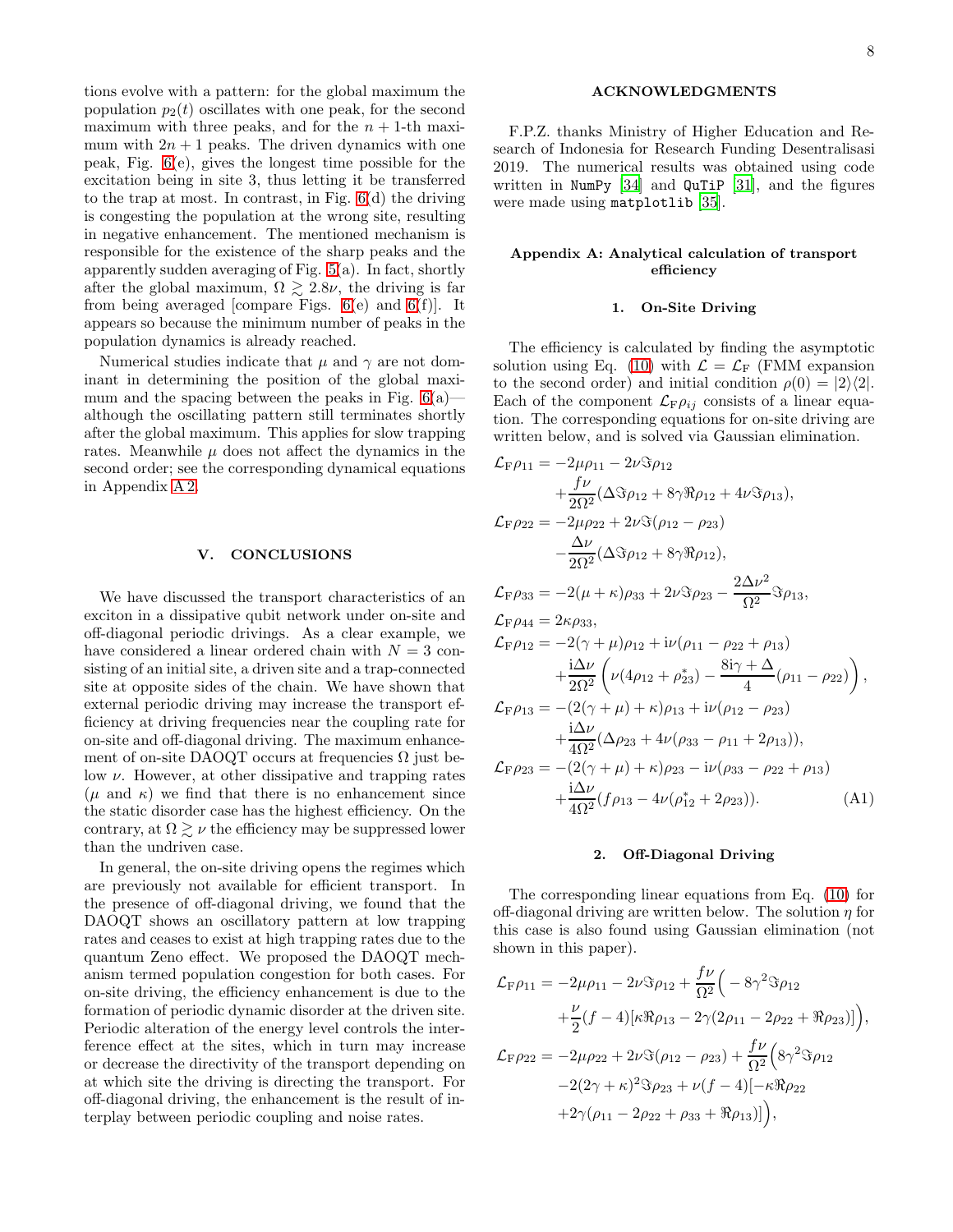$$
\mathcal{L}_{\rm F}\rho_{33} = -2(\mu + \kappa)\rho_{33} + 2\nu\Im\rho_{23} \n- \frac{f\nu}{\Omega^2} \Big( 2(-2\gamma + \kappa)^2 \Im \rho_{23} + \frac{\nu}{2} (f - 4) [4\gamma \rho_{22} \n+ (\kappa - 2\gamma)(2\rho_{33} + \Re \rho_{13})] \Big), \n\mathcal{L}_{\rm F}\rho_{44} = 2\kappa\rho_{33} - \frac{f\nu\kappa}{\Omega^2} \Big( \kappa^2 \Im \rho_{13} \n- \frac{\kappa}{4} (f - 4) (\Re \rho_{23} - 2\Re \rho_{12}) \Big), \n\mathcal{L}_{\rm F}\rho_{12} = -2(\gamma + \mu)\rho_{12} + i\nu(\rho_{11} - \rho_{22} + \rho_{13}) \n+ \frac{i f\nu}{4\Omega^2} \Big( 4[\kappa^2 \rho_{13} + 4\gamma^2(\rho_{11} - \rho_{22})] \n- i\nu(f - 4) [8\gamma(2\rho_{12} - \rho_{23}) + \kappa(\rho_{23}^* - 2\rho_{12})] \Big),
$$

$$
\mathcal{L}_{\rm F}\rho_{13} = -(2(\gamma + \mu) + \kappa)\rho_{13} + i\nu(\rho_{12} - \rho_{23})
$$
  
+ 
$$
\frac{i f \nu}{4\Omega^2} \left(\kappa^2 \rho_{12} - \frac{i\nu}{4} (f - 4) [\kappa(\rho_{11} + 2\rho_{13} + \rho_{13})
$$
  
-2\gamma(\rho\_{11} - 2\rho\_{22} + \rho\_{33})]),  

$$
\mathcal{L}_{\rm F}\rho_{23} = -(2(\gamma + \mu) + \kappa)\rho_{23} - i\nu(\rho_{33} - \rho_{22} + \rho_{13})
$$
  
+ 
$$
\frac{i f \nu}{4\Omega^2} ((2\gamma + \kappa)^2 \rho_{22} - (-2\gamma + \kappa)^2 \rho_{33} - \frac{i\nu}{4} (f - 4) [\kappa \rho_{12}^* + 8i\gamma \Im(2\rho_{23} - \rho_{12})]).
$$
 (A2)

- <span id="page-8-0"></span>[1] D. E. Liu, A. Levchenko, and H. U. Baranger, Phys. Rev. Lett. 111, 047002 (2013).
- [2] F. Haddadfarshi, J. Cui, and F. Mintert, Phys. Rev. Lett. 114, 130402 (2015).
- [3] J. Eisert, M. Friesdorf, and C. Gogolin, Nat. Phys. 11, 124 (2015).
- [4] L. M. Sieberer, M. Buchhold, and S. Diehl, Rep. Prog. Phys. 79, 096001 (2016).
- [5] S. Restrepo, J. Cerrillo, V. M. Bastidas, D. G. Angelakis, and T. Brandes, Phys. Rev. Lett. 117, 250401 (2016).
- [6] Z. Shu, Y. Liu, Q. Cao, P. Yang, S. Zhang, M. B. Plenio, F. Jelezko, and J. Cai, Phys. Rev. Lett. 121, 210501 (2018).
- <span id="page-8-1"></span>[7] C. Dai, Z. Shi, and X. Yi, Phys. Rev. A 93, 032121 (2016).
- <span id="page-8-2"></span>[8] N. Behzadi, B. Ahansaz, and H. Kasani, Phys. Rev. E 92, 042103 (2015).
- [9] P. Barmettler, A. M. Rey, E. Demler, M. D. Lukin, I. Bloch, and V. Gritsev, Phys. Rev. A 78, 012330 (2008).
- <span id="page-8-3"></span>[10] M. L. Wall, *Quantum many-body physics of ultracold molecules in optical lattices: Models and simulation methods* (Springer, 2015).
- <span id="page-8-4"></span>[11] R. Desbuquois, M. Messer, F. Görg, K. Sandholzer, G. Jotzu, and T. Esslinger, Phys. Rev. A 96, 053602 (2017).
- <span id="page-8-5"></span>[12] O. Kyriienko and A. S. Sørensen, Phys. Rev. Appl. 9, 064029 (2018).
- <span id="page-8-6"></span>[13] M. B. Plenio and S. F. Huelga, New J. Phys. 10, 113019 (2008).
- <span id="page-8-9"></span>[14] P. Rebentrost, M. Mohseni, I. Kassal, S. Lloyd, and A. Aspuru-Guzik, New J. Phys. 11, 033003 (2009).
- [15] A. Chin, S. Huelga, and M. B. Plenio, Philos. Trans. Royal Soc. A 370, 3638 (2012).
- <span id="page-8-7"></span>[16] I. Kassal and A. Aspuru-Guzik, New J. Phys. 14, 053041 (2012).
- <span id="page-8-8"></span>[17] S. J. Jang and B. Mennucci, Rev. Mod. Phys. 90, 035003 (2018).
- <span id="page-8-10"></span>[18] M. Mohseni, P. Rebentrost, S. Lloyd, and A. Aspuru-Guzik, J. Chem. Phys. 129, 11B603 (2008).
- <span id="page-8-11"></span>[19] Y. Li, F. Caruso, E. Gauger, and S. C. Benjamin, New Journal of Physics 17, 013057 (2015).
- <span id="page-8-12"></span>[20] G. S. Engel, T. R. Calhoun, E. L. Read, T.-K. Ahn, T. Mančal, Y.-C. Cheng, R. E. Blankenship, and G. R. Fleming, Nature 446, 782 (2007).
- <span id="page-8-13"></span>[21] G. Panitchayangkoon, D. Hayes, K. A. Fransted, J. R. Caram, E. Harel, J. Wen, R. E. Blankenship, and G. S. Engel, Proc. Natl. Acad. Sci. 107, 12766 (2010).
- <span id="page-8-14"></span>[22] H.-G. Duan, V. I. Prokhorenko, R. J. Cogdell, K. Ashraf, A. L. Stevens, M. Thorwart, and R. D. Miller, Proc. Natl. Acad. Sci. 114, 8493 (2017).
- <span id="page-8-15"></span>[23] J. K. Sowa, J. A. Mol, G. A. D. Briggs, and E. M. Gauger, Physical Chemistry Chemical Physics 19, 29534 (2017).
- <span id="page-8-17"></span>[24] D. N. Biggerstaff, R. Heilmann, A. A. Zecevik, M. Gräfe, M. A. Broome, A. Fedrizzi, S. Nolte, A. Szameit, A. G. White, and I. Kassal, Nat. Comm. 7, 11282 (2016).
- <span id="page-8-18"></span>[25] N. Trautmann and P. Hauke, Physical Review A 97, 023606 (2018).
- <span id="page-8-19"></span>[26] H. Schempp, G. Günter, S. Wüster, M. Weidemüller, and S. Whitlock, Physical review letters 115, 093002 (2015).
- <span id="page-8-16"></span>[27] C. Maier, T. Brydges, P. Jurcevic, N. Trautmann, C. Hempel, B. P. Lanyon, P. Hauke, R. Blatt, and C. F. Roos, Phys. Rev. Lett. 122, 050501 (2019).
- <span id="page-8-20"></span>[28] G. Lindblad, Comm. Math. Phys. 48, 119 (1976).
- <span id="page-8-21"></span>[29] V. Gorini, A. Kossakowski, and E. C. G. Sudarshan, J. Math. Phys. 17, 821 (1976).
- <span id="page-8-22"></span>[30] S. Blanes, F. Casas, J. Oteo, and J. Ros, Phys. Rep. 470, 151 (2009).
- <span id="page-8-23"></span>[31] J. R. Johansson, P. D. Nation, and F. Nori, Comput. Phys. Commun. 184, 1234 (2013).
- <span id="page-8-24"></span>[32] P. W. Anderson, Phys. Rev. 109, 1492 (1958).
- <span id="page-8-25"></span>[33] P. P. Hofer, M. Perarnau-Llobet, L. D. M. Miranda, G. Haack, R. Silva, J. B. Brask, and N. Brunner, New Journal of Physics 19, 123037 (2017).
- <span id="page-8-26"></span>[34] S. Van Der Walt, S. C. Colbert, and G. Varoquaux, Comput. Sci. Eng. 13, 22 (2011).
- <span id="page-8-27"></span>[35] J. D. Hunter, Comput. Sci. Eng. 9, 90 (2007).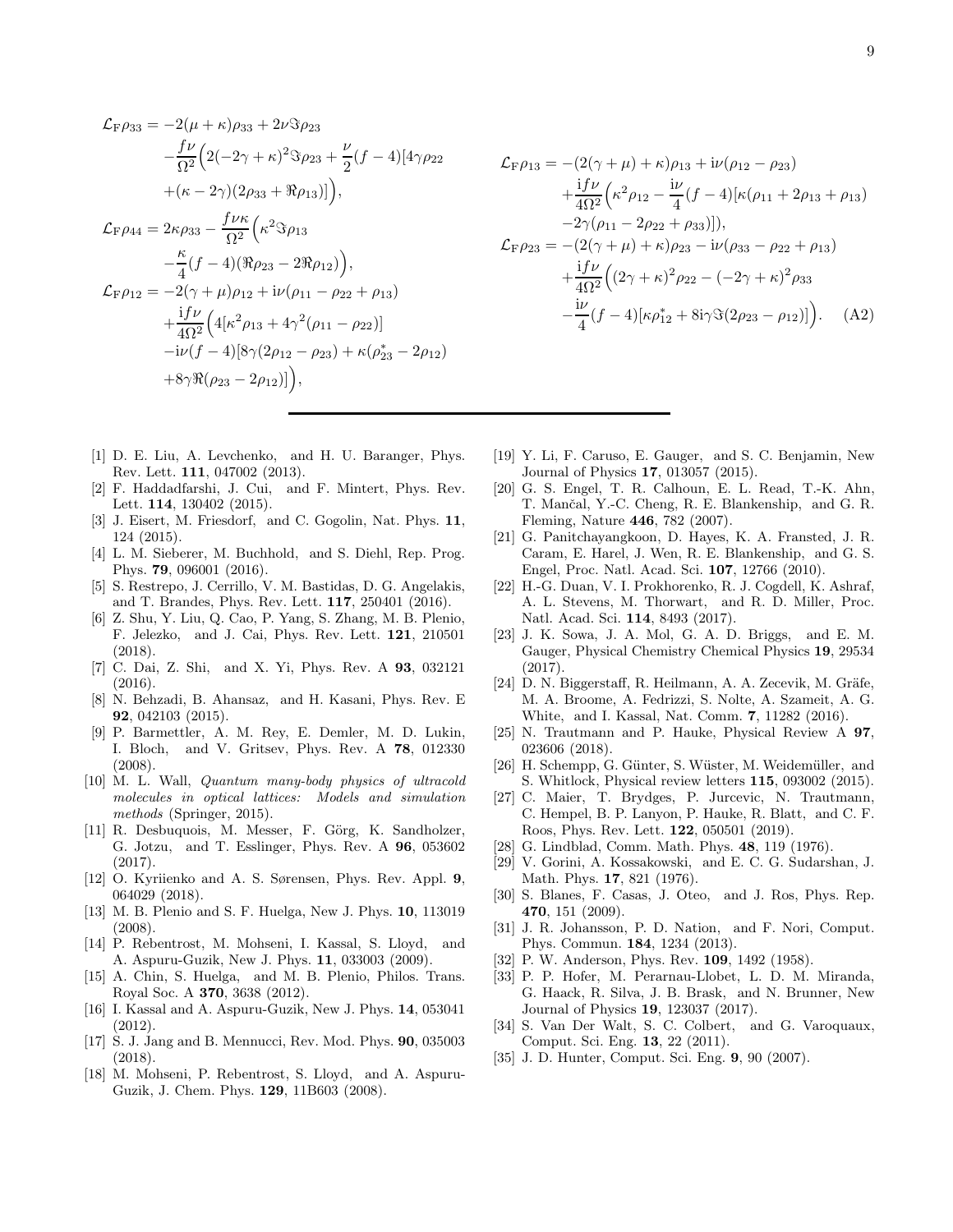# Supplemental Material: Driving-assisted open quantum transport in qubit networks

# I. SOLUTION OF THE FLOQUET-MAGNUS-MARKOV EXPANSION

Here we write the coefficients  $A_1-B_6$  for the solution of the analytical on-site transport efficiency in Eq. (22). The corresponding differential equation is Eq. (A1). The solution is obtained via Gaussian elimination. Setting  $\nu = 1$ , the numerator coefficients  $A_0$ - $A_5$  are

$$
A_0 = 128\Omega^{16} [2\gamma + \kappa + 2\mu] [\kappa + 2\gamma(2 + (2\gamma + \kappa)^2) + 4\mu + 2(2\gamma + \kappa)(6\gamma + \kappa)\mu + 8(3\gamma + \kappa)\mu^2 + 8\mu^3] [1 + 2\mu(\gamma + \mu)],
$$
  
\n
$$
A_1 = 64\Omega^{12} \Big\{ -128\gamma^6 - 192\gamma^5 [\kappa + 2\mu] + 4\gamma [\kappa^3(9 + 4\mu^2) + \kappa^2 \mu(79 + 24\mu^2) + 8\kappa(3 + 28\mu^2 + 6\mu^4) + 4\mu(15 + 55\mu^2 + 8\mu^4)] - 2\gamma [4\kappa + \kappa^3 + 10\mu + 11\kappa^2 \mu + 32\kappa\mu^2 + 32\mu^3] \Omega^2 - 8\mu^2 (1 + 2\mu^2)(-13 + \Omega^2) - 2\kappa^3 \mu(-10 + \Omega^2) - 16\gamma^4 [-12 + 6\kappa^2 + 24\kappa\mu + 16\mu^2 + \Omega^2] - 8\gamma^3 [2(-22\kappa + \kappa^3 - 53\mu + 6\kappa^2\mu - 16\mu^3) + (3\kappa + 8\mu)\Omega^2] + 4\gamma^2 [34 + 50\kappa^2 + 248\kappa\mu + 4(83 + 6\kappa^2)\mu^2 + 96\kappa\mu^3 + 96\mu^4 - 3 - (\kappa + 3\mu)(3\kappa + 8\mu)\Omega^2] + \kappa \mu (80 - 7\Omega^2 + 4\mu^2(64 - 5\Omega^2)) - \kappa^2(-12 + \Omega^2 + 2\mu^2(-58 + 5\Omega^2)) \Big\},
$$
  
\n
$$
A_2 = 8\Omega^8 \Big\{ 768\gamma^4 - 1024\gamma^6 + 144\kappa^2 + 1312\kappa\mu + 1856\mu^2 - 768\gamma^4 [\kappa + 2\mu] [\kappa + 4\mu] - 512\gamma^5 [3\kappa + 8\mu] + 32\gamma [63\kappa +
$$

$$
+32\gamma \left[63\kappa + 8\kappa^3 + 146\mu + 42\kappa^2\mu + 88\kappa\mu^2 + 72\mu^3\right] - 128\gamma^2 \left[-12(2+\kappa^2) + \kappa(-41+\kappa^2)\mu + 6(-7+\kappa^2)\mu^2\right] +12\kappa\mu^3 + 8\mu^4\right] - 128\gamma^3 \left[\kappa^3 - 30\mu + 12\kappa^2\mu + 32\mu^3 + \kappa(-19+36\mu^2)\right] - 16\left[38\gamma^2 + 32\gamma^4 + 22\gamma\kappa + 56\gamma^3\kappa\right. + \kappa^2 + 30\gamma^2\kappa^2 + 5\gamma\kappa^3 + (51\gamma + 92\gamma^3 + 13\kappa + 96\gamma^2\kappa + 21\gamma\kappa^2 - \kappa^3)\mu + (16 + (38\gamma - 7\kappa)(2\gamma + \kappa))\mu^2 +4(\gamma - 4\kappa)\mu^3 - 12\mu^4\right]\Omega^2 + \left[16\gamma^4 + 2\kappa^3\mu + 8\gamma^3(3\kappa + 8\mu) + 5\kappa\mu(3 + 4\mu^2) + \kappa^2(1 + 10\mu^2) + 2\gamma(\kappa(8 + \kappa^2) + 11(2+\kappa^2)\mu + 32\kappa\mu^2 + 32\mu^3) + 16(\mu^2 + \mu^4) + 4\gamma^2\left[7 + (\kappa + 3\mu)(3\kappa + 8\mu)\right]\Omega^4\right\},\newline A_3 = 16\Omega^4\left\{-32\gamma\left[-7\kappa + 7\mu + \gamma\left[-5 + (2\gamma + \kappa + 2\mu)(10\gamma + \kappa + 10\mu)\right]\right] - 4\left[48\gamma^4 + 88\gamma^3(\kappa + 2\mu) -(\kappa + 3\mu)(3\kappa + 16\mu) + 4\gamma^2\left[17 + 2(\kappa + 2\mu)(6\kappa + 13\mu)\right] + 4\gamma\left[2\kappa^3 - 2\mu + 13\kappa^2\mu + 20\mu^
$$

# and the denominator coefficients  $B_0-B_6$  are

$$
B_0 = 128\Omega^{16}\left\{\kappa + 2\gamma(2 + (2\gamma + \kappa)^2) + 4\mu + 2(2\gamma + \kappa)(6\gamma + \kappa)\mu + 8(3\gamma + \kappa)\mu^2 + 8\mu^3\right\}\left\{8\gamma^3\mu^2(\kappa + \mu) + 4\gamma^2\mu[3\kappa + 2(2 + \kappa^2)\mu + 8\kappa\mu^2 + 6\mu^3] + [\kappa + 2\mu + \kappa\mu^2 + \mu^3][\kappa + 2(2 + \kappa^2)\mu + 8\kappa\mu^2 + 8\mu^3] + 2\gamma[\kappa + (3 + 5\kappa^2)\mu + \kappa(20 + \kappa^2)\mu^2 + 9(2 + \kappa^2)\mu^3 + 20\kappa\mu^4 + 12\mu^5]\right\},\,
$$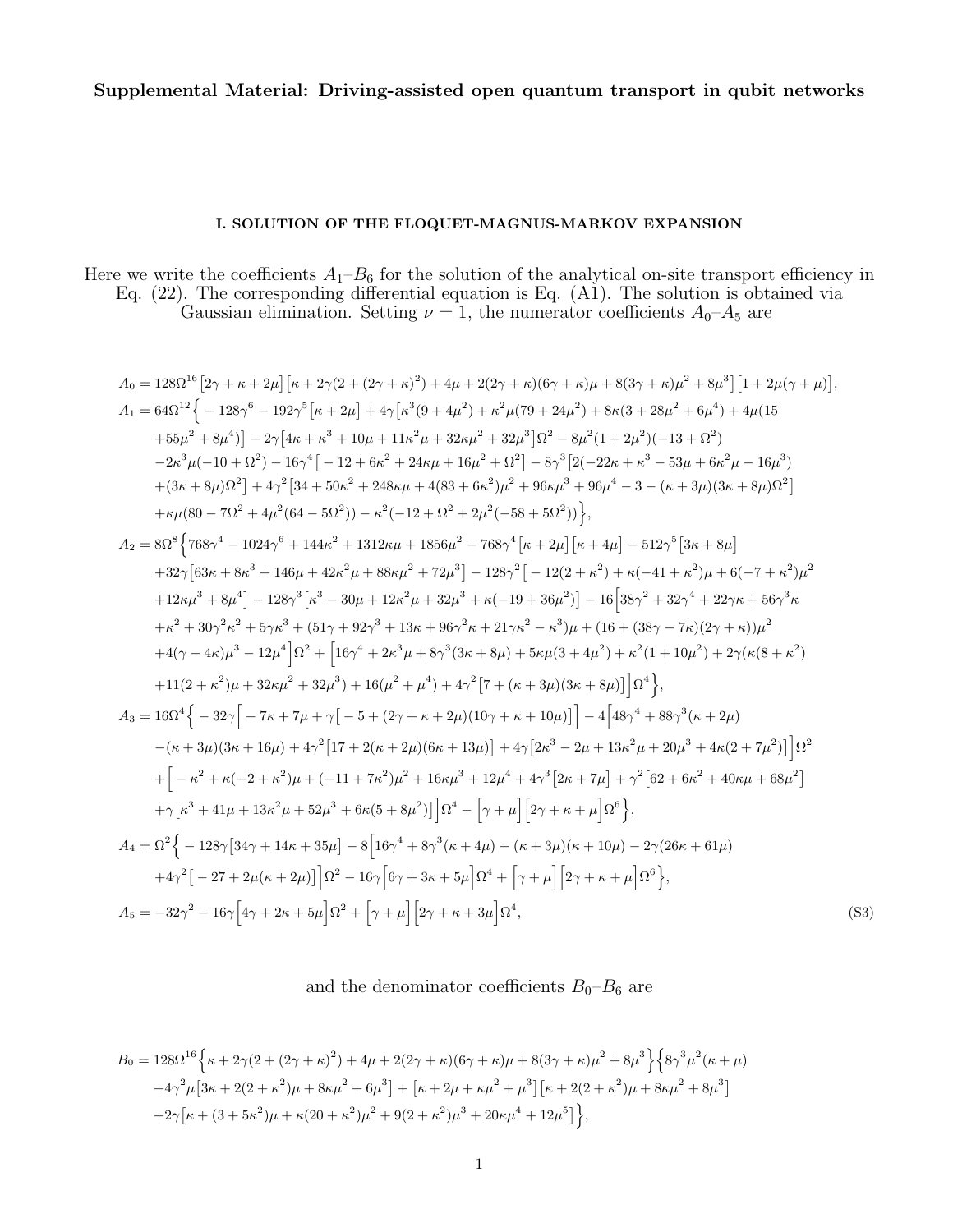$$
\begin{array}{l} B_1 = 64\Omega^{12}\Big\{-512\gamma^7\mu[\kappa+\mu]-128\gamma^6[\kappa+3\mu+8\kappa^2\mu+28\kappa\mu^2+20\mu^3\Big]-64\gamma^5[12\kappa^3\mu+\kappa^2(3+76\mu^2)\\ +\mu^2(12+80\mu^2+6\lambda^2)+\kappa\mu(6+144\mu^2+6\lambda^2)]-[\kappa+4\mu+2\kappa^2\mu+8\kappa\mu^2+8\kappa\mu^2] -8\mu^3\Big\{[12\mu^2(1+\mu^2)(-10+6)^2\Big\}\\ +2\kappa^2\mu(-8+6)^2)+\kappa\mu(6-10+6)^2\Big\}+\kappa^2(12+6)^2\Big\}+\kappa^2(12+12)^2+2\mu^2(-4+6)^2\Big\}+4\kappa^2\mu(12+14)\Omega^{12}\Big] \\ -16\gamma^4[16\kappa^2\mu+320\mu^5+2\mu^3(3+80\mu^2)+3\mu(-12+12)^2\big\}+2\mu^2(-6+6)^2\big\}+\kappa^2(4-4+80\Omega^2)+2\mu^2(-12+12)^2\big\}\\ +8(12\mu^2)^{12}+6\mu^4(1-50+256\mu^4+32^2+2\kappa^2\mu^2-12+2\kappa^2\mu^2-12\mu^2(-6+6)^2\big)\\\ +128\mu^6+90^2+16\mu^4-16^2+16^2+3\mu^2(-12+31^2)\big\}+8\mu^3(-12+32\mu^2+2\kappa^2\mu(-30+224\mu^4+3\Omega^2)+\mu^2(-40+20)\mu^2\\ +128\mu^6+90^2+8\mu^2(1-16+146\mu^4+130^2+\mu^2(-33+41\Omega^2))\Big] -8\gamma^3\big\{4\kappa^3\mu^2-43\Omega^2+\beta\mu^2(-36+2\Omega^2)\big\}\\ +\kappa^2(2+69\mu^2)+84\mu^4(-78+13\Omega^2)+8\
$$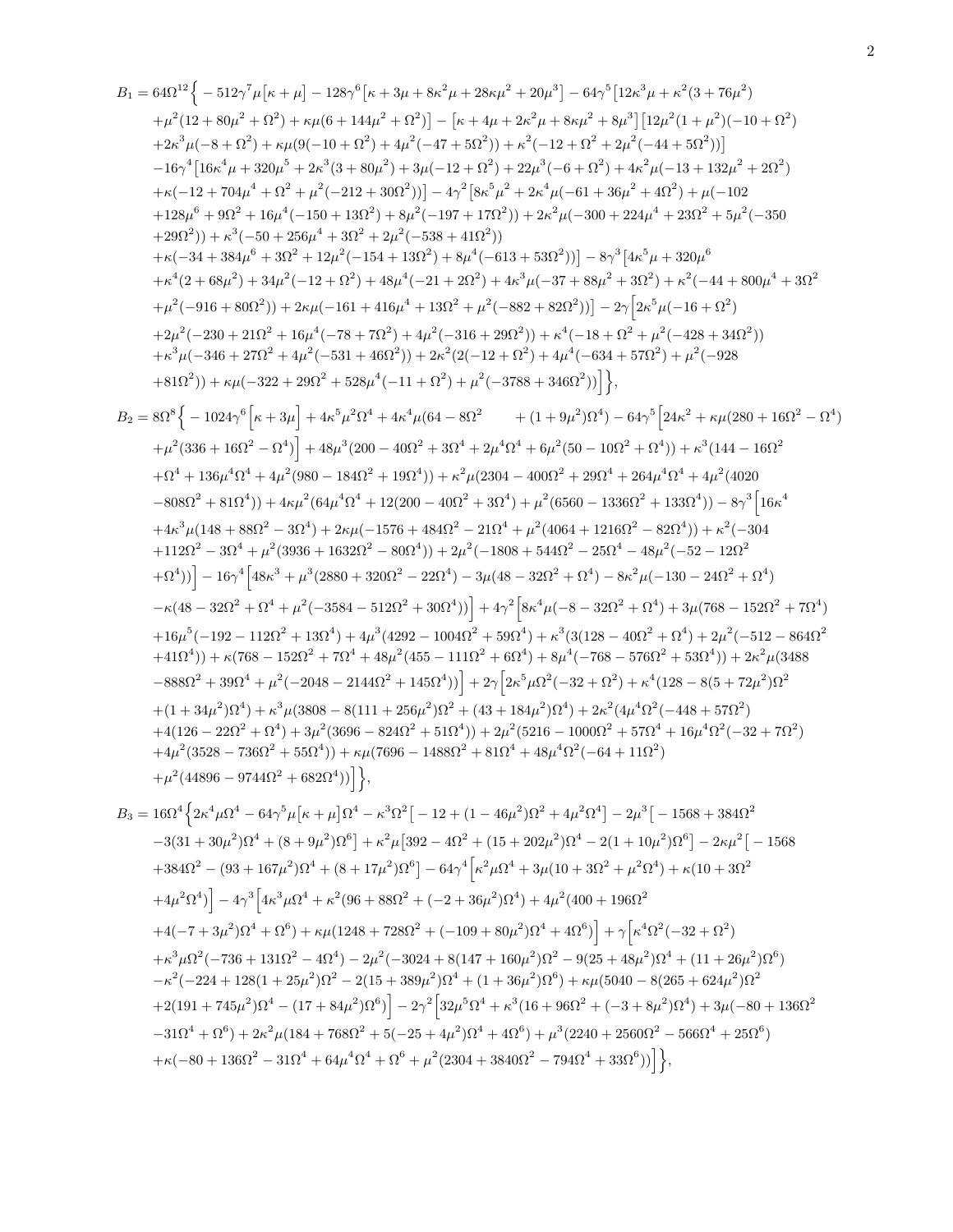$$
B_4 = \Omega^2 \Big\{ -4352\gamma^2 \big[\kappa + 3\mu\big] - 1792\gamma \big[\kappa^2 + 12\kappa\mu + 13\mu^2\big] - 8 \Big[16\gamma^4 \big[\kappa + 3\mu\big] + 8\gamma^3 \big[\kappa^2 + 25\kappa\mu + 30\mu^2\big] -(\kappa + 10\mu)(\kappa^2 + 27\kappa\mu + 30\mu^2) - 2\gamma \big[26\kappa^2 + 521\kappa\mu + 580\mu^2\big] + 4\gamma^2 \big[-81\mu + 4\kappa^2\mu + 48\mu^3 + 3\kappa(-9 + 16\mu^2)\big]\Big[\Omega^2 - 16 \Big[24\gamma^3\mu(\kappa + \mu) + 2\mu(\kappa^2 + 15\kappa\mu + 15\mu^2) + 2\gamma^2 \big[3\kappa + 9\mu + 16\kappa^2\mu + 44\kappa\mu^2 + 28\mu^3\big] + \gamma \big[8\kappa^3\mu + 4\mu^2(19 + 8\mu^2) + \kappa^2(3 + 40\mu^2) + \kappa\mu(69 + 64\mu^2)\big]\Big]\Omega^4 - \Big[-16\gamma^3\mu(\kappa + \mu) - 2\gamma^2 \big[\kappa + 3\mu + 8\kappa^2\mu + 33\kappa\mu^2 + 25\mu^3\big] - 2\mu(\kappa^2 + 2\kappa(9 + \kappa^2)\mu + 2(9 + 5\kappa^2)\mu^2 + 17\kappa\mu^3 + 9\mu^4) - \gamma \big[\kappa^2 + \kappa(37 + 4\kappa^2)\mu + 6(7 + 6\kappa^2)\mu^2 + 84\kappa\mu^3 + 52\mu^4\big]\Omega^6\Big\},
$$
  

$$
B_5 = 32\gamma^2 \big[\kappa + 3\mu\big] + 32\gamma \big[\kappa^2 + 19\kappa\mu + 20\mu^2 + 2\gamma(\kappa + 3\mu)\big]\Omega^2 + \big[8\gamma^3\mu(\kappa + \mu) - 2\mu(\kappa^
$$

The solution converges to  $\eta_0$  in Eq. (23) in absence of driving (setting  $\Delta = 0$  or taking limit  $\Omega \to \infty$ ).